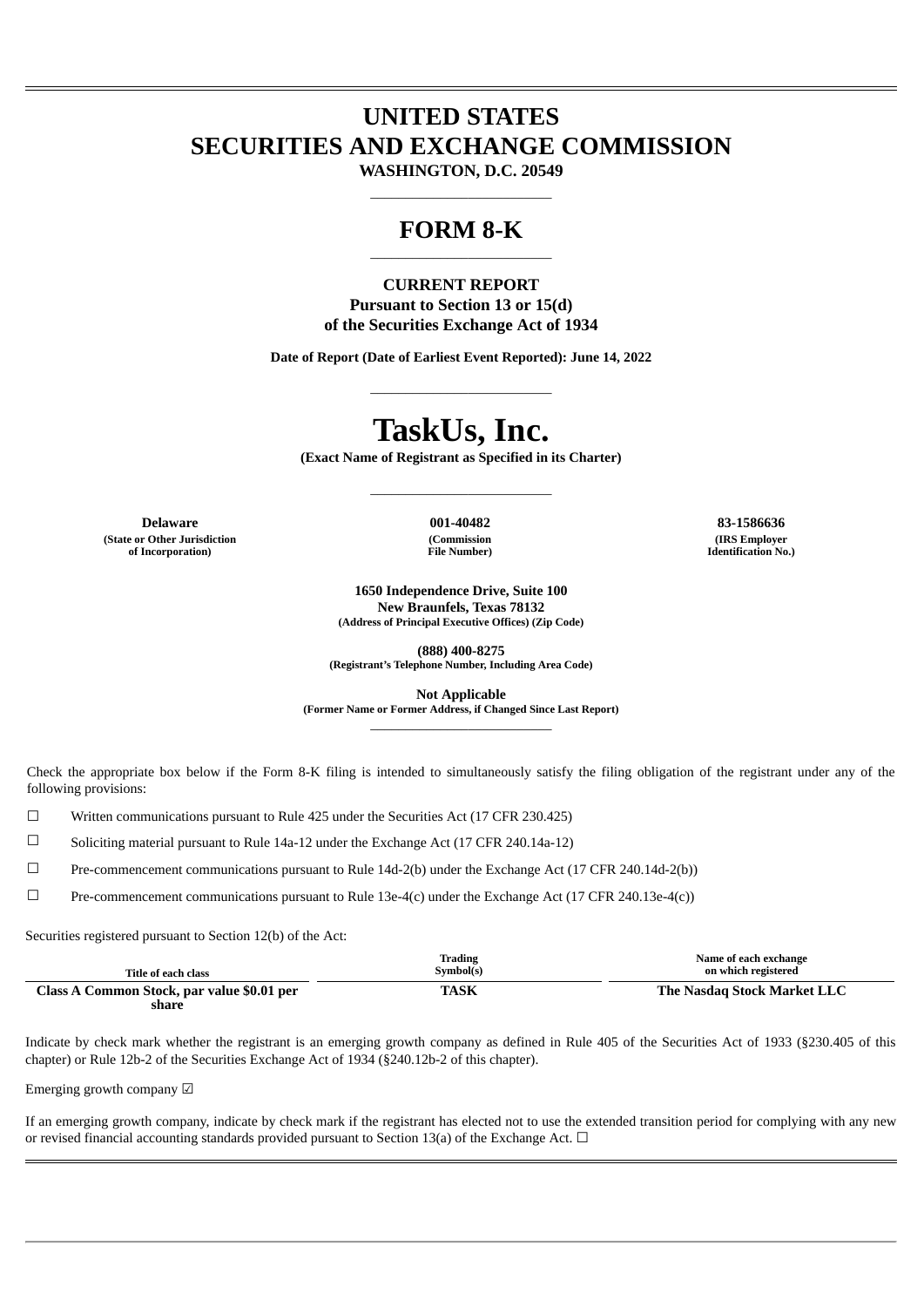#### Item 5.02 Departure of Directors or Certain Officers; Appointment of Certain Officers; Compensatory Arrangements of Certain Officers.

On June 14, 2022, TaskUs, Inc. (the "Company") held its 2022 Annual Meeting of Stockholders (the "Annual Meeting"). At the Annual Meeting, the Company's stockholders approved the TaskUs, Inc. 2022 Employee Stock Purchase Plan (the "ESPP"), which had previously been approved by the Company's Board of Directors, subject to stockholder approval. The ESPP provides employees of the Company with an opportunity to purchase shares of Class A Common Stock at up to a 15% discount through accumulated contributions. A description of the terms and conditions of the ESPP is included in the Company's definitive proxy statement for the Annual Meeting filed with the Securities and Exchange Commission on April 26, 2022 (the "Proxy Statement"), and the description of the ESPP included in the Proxy Statement is incorporated herein by reference. The description of the ESPP is qualified in its entirety by reference to the full text of the ESPP, a copy of which is filed as Exhibit 10.1 hereto.

#### **Item 5.07 Submission of Matters to a Vote of Security Holders.**

On June 14, 2022, the Company held the Annual Meeting for the purposes of (i) electing the Class I directors named in the Proxy Statement; (ii) ratifying the appointment of KPMG LLP as the Company's independent registered public accounting firm for the fiscal year ending December 31, 2022; and (iii) approving the TaskUs, Inc. 2022 Employee Stock Purchase Plan. As of the record date of April 18, 2022, there were 27,723,772 shares of the Company's Class A common stock, par value \$0.01 per share ("Class A Common Stock"), and 70,032,694 shares of the Company's Class B common stock, par value \$0.01 per share ("Class B Common Stock"), outstanding. Stockholders were entitled to one vote per share of Class A Common Stock held and ten votes per share of Class B Common Stock held on the matters presented at the Annual Meeting. The Class A Common Stock and Class B Common Stock voted as a single class on all matters presented at the Annual Meeting. Of the total 728,050,712 votes eligible to be cast at the Annual Meeting, shares entitled to cast 724,558,732 votes or 99.52% of the Company's voting power were represented. The final results of the stockholder vote are set forth below.

#### Proposal 1: Election of Directors

The Company's stockholders elected each of the Class I nominees for director named in the Proxy Statement, each to serve for a three-year term and until his or her successor has been duly elected and qualified, or until his or her earlier death, resignation, removal, retirement or disqualification. The following three Class I directors were elected by the votes indicated.

|                     | For         | Withheld  | <b>Broker Non-Votes</b> |
|---------------------|-------------|-----------|-------------------------|
| Bryce Maddock       | 712,770,531 | 7.779.439 | 4,008,762               |
| Jacqueline D. Reses | 712.620.569 | 7.929.401 | 4,008,762               |
| Kelly Tuminelli     | 718,349,082 | 2,200,888 | 4,008,762               |

#### Proposal 2: Ratification of Appointment of Independent Registered Public Accounting Firm

The Company's stockholders ratified the appointment of KPMG LLP as the Company's independent registered public accounting firm for the fiscal year ending December 31, 2022. The appointment was ratified by the votes indicated.

| For                        | <b>Agains</b>             | Abstain | <b>Broker Non-Votes</b> |
|----------------------------|---------------------------|---------|-------------------------|
| .308.967<br>$\blacksquare$ | ን 21በ 729<br>. . <i>.</i> | וכח חכ  |                         |

#### Proposal 3: Approval of the TaskUs, Inc. 2022 Employee Stock Purchase Plan

The Company's stockholders approved the TaskUs, Inc. 2022 Employee Stock Purchase Plan. The adoption of the TaskUs, Inc. 2022 Employee Stock Purchase Plan was approved by the votes indicated.

| For                                    | Against                                  | Abstain                 | Non-Votes ?<br>sroker. |
|----------------------------------------|------------------------------------------|-------------------------|------------------------|
| 1.265<br>- 4<br>$\sim$ $\prime$ $\sim$ | $+3.47°$<br>כו חס<br>$\mathbf{1}$<br>ບຸບ | 225<br>$\sim$ $-$<br>-- | 762<br>4.008           |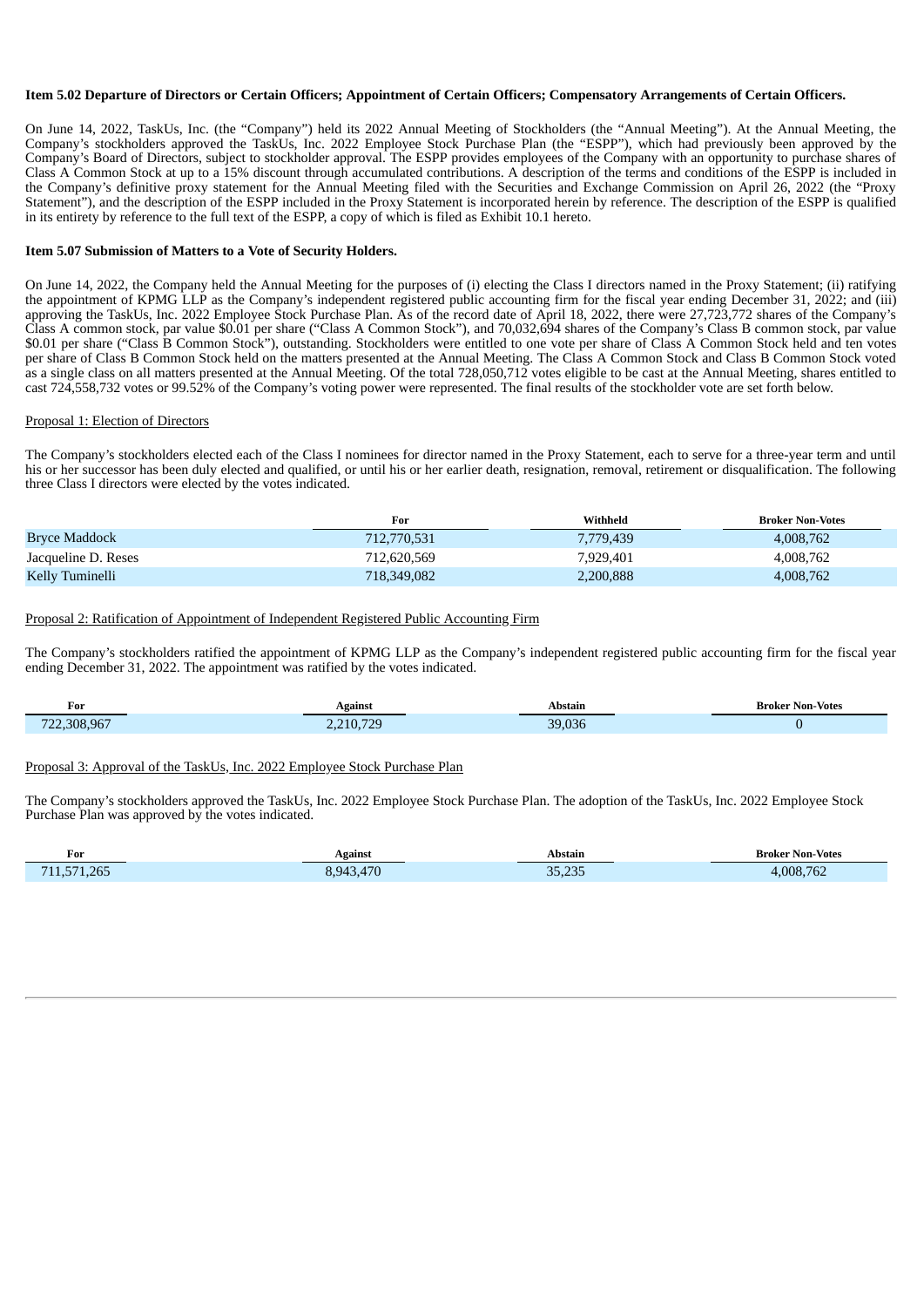# **Item 9.01 Financial Statements and Exhibits.**

## **(d) Exhibits.**

| Exhibit No. |                                                              | <b>Description</b> |
|-------------|--------------------------------------------------------------|--------------------|
| 10.1        | TaskUs, Inc. 2022 Employee Stock Purchase Plan               |                    |
| 104         | Cover Page Interactive Data File (formatted as Inline XBRL). |                    |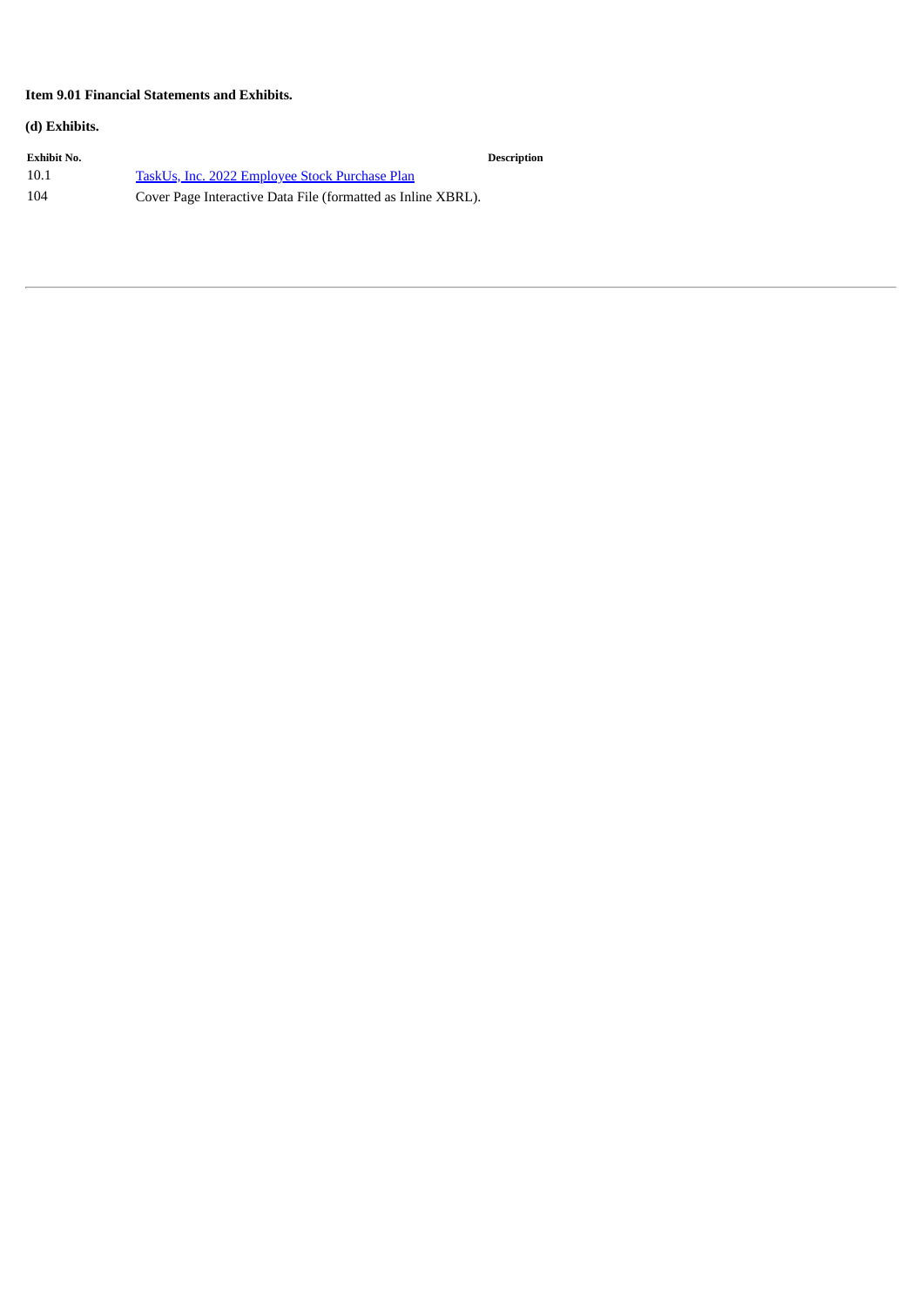#### **SIGNATURES**

Pursuant to the requirements of the Securities Exchange Act of 1934, the registrant has duly caused this report to be signed on its behalf by the undersigned hereunto duly authorized.

TASKUS, INC.

By: /s/ Claudia F. Walsh

Name: Claudia F. Walsh Title: General Counsel and Corporate Secretary

Date: June 17, 2022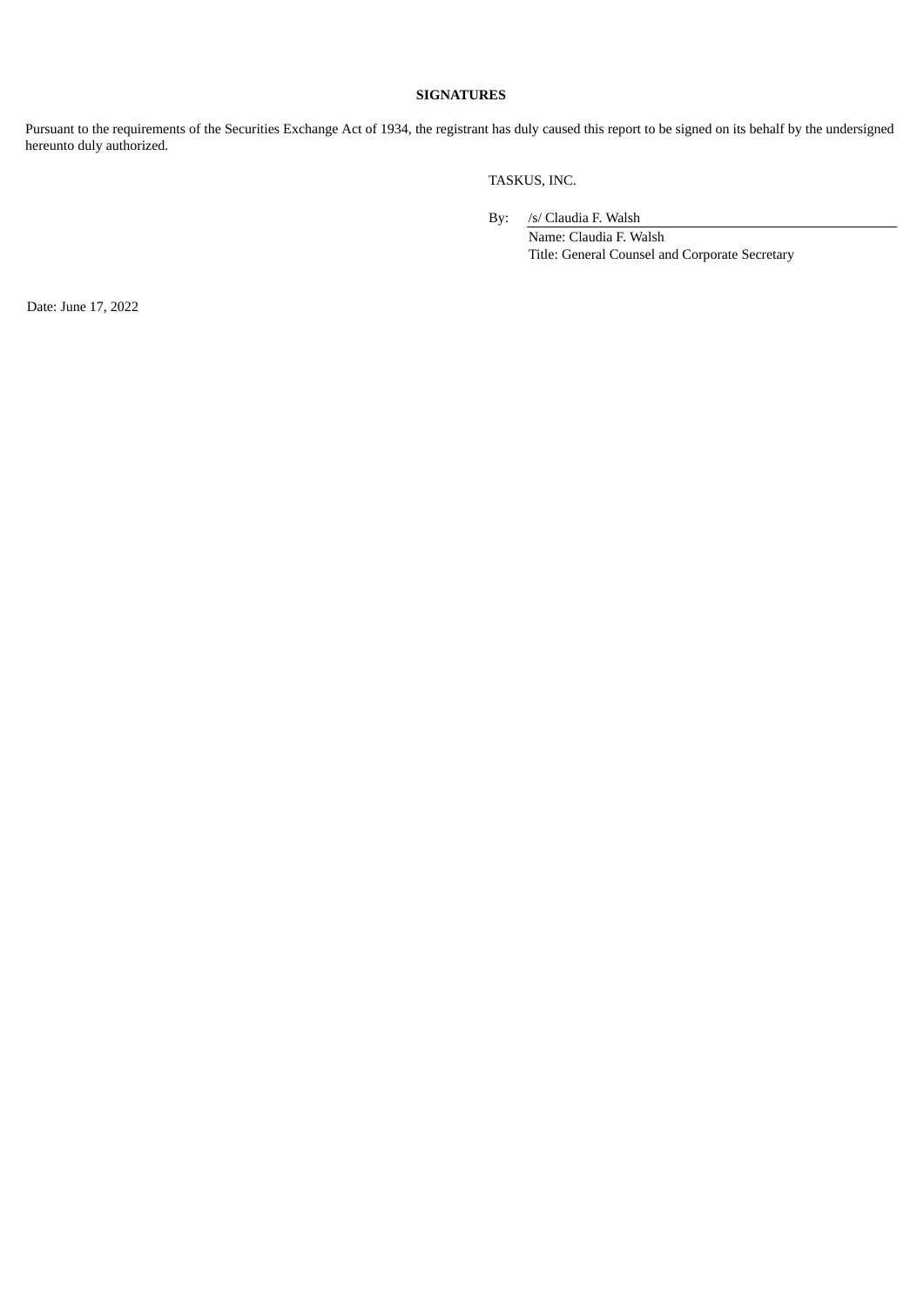#### **TASKUS, INC. 2022 EMPLOYEE STOCK PURCHASE PLAN**

# <span id="page-4-0"></span>**1. Purpose**

The purpose of this TaskUs, Inc. 2022 Employee Stock Purchase Plan (the "*Plan*") is to provide employees of the Company and its Designated Subsidiaries with an opportunity to purchase Common Stock through accumulated Contributions. The Company's intention is to have the Plan qualify as an "employee stock purchase plan" under Section 423 of the Code. The provisions of the Plan, accordingly, will be construed so as to extend and limit Plan participation in a uniform and nondiscriminatory basis consistent with the requirements of Section 423 of the Code.

# **2. Definitions.**

(a) "*Administrator*" means the Compensation Committee of the Board (or any successor committee) or such other committee as designated by the Board to administer the Plan under Section 14.

(b) "*Applicable Laws*" means the requirements relating to the administration of equity-based awards under U.S. state corporate laws, U.S. federal and state securities laws, the Code, any stock exchange or quotation system on which the Common Stock is listed or quoted and the applicable laws of any foreign country or jurisdiction where Purchase Rights are, or will be, granted under the Plan.

(c) "*Board*" means the Board of Directors of the Company.

(d) "*Code*" means the Internal Revenue Code of 1986, as amended from time to time, and the rulings and regulations issued thereunder.

"**Common Stock**" means the class A common stock of the Company, par value \$0.01 per share, which the Company is currently authorized to issue or may in the future be authorized to issue, or any securities into which or for which the common stock of the Company may be converted or exchanged, as the case may be, pursuant to the terms of this Plan.

(f) "*Company*" means TaskUs, Inc., a Delaware corporation, and any successor corporation.

(g) "*Compensation*" means an Eligible Employee's base salary or base hourly rate of pay before deduction for any salary deferral contributions made by the Eligible Employee to any tax-qualified or nonqualified deferred compensation plan, but excluding commissions, overtime, incentive compensation, bonuses and other forms of compensation. The Administrator, in its discretion, may, on a uniform and nondiscriminatory basis, establish a different definition of Compensation for an Offering Period.

(h) "*Contributions*" means the payroll deductions and any other additional payments that the Administrator may permit to be made by a Participant to fund the purchase granted pursuant to the Plan.

(i) "*Designated Subsidiary*" means any Subsidiary that has been designated by the Administrator from time to time in its sole discretion as eligible to participate in the Plan.

(j) "*Eligible Employee*" means any person, including an officer, who is employed by the Company or a Designated Subsidiary; provided, however, that no person who is a highly compensated employee (as determined pursuant to 414(q) of the Code) and who is an officer subject to the disclosure requirements of section 16(a) of the Securities Exchange Act of 1934, as amended, as of an Enrollment Date shall be permitted to participate in the Plan for that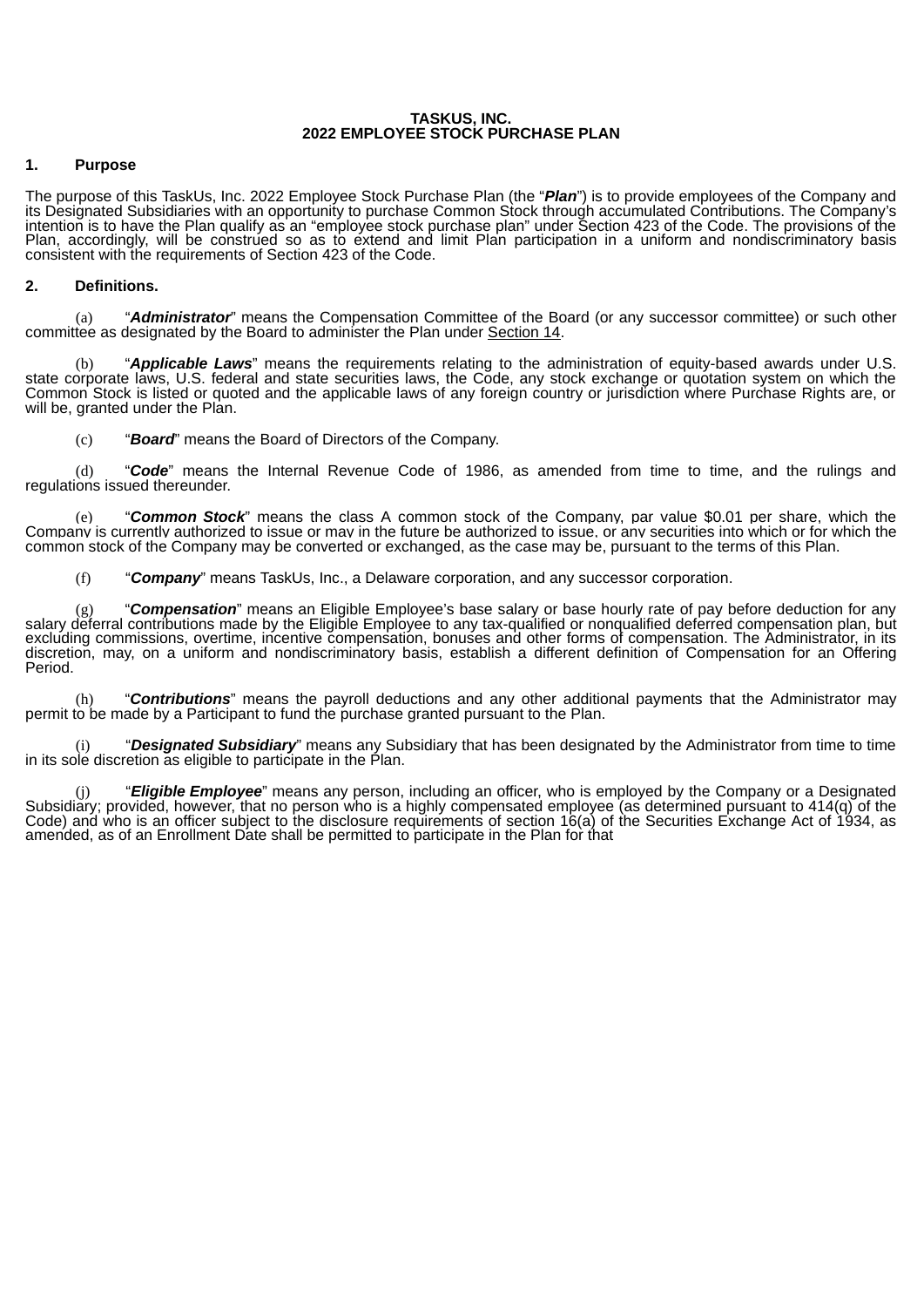Offering Period. For purposes of the Plan, the employment relationship shall be treated as continuing intact while the individual is on sick leave or other leave of absence approved by the Company. Where the period of leave exceeds 90 days and the individual's right to reemployment is not guaranteed either by statute or by contract, the employment relationship shall be deemed to have terminated on the 91st day of such leave. "Eligible Employee" shall not include any person who is a citizen or resident of a foreign jurisdiction if granting them a Purchase Right under the Plan would violate the law of such jurisdiction, or if compliance with the laws of the jurisdiction would cause the Plan to violate Section 423 of the Code.

- (k) "*Employer*" means the Company and each Designated Subsidiary.
- (l) "*Enrollment Date*" means the first Trading Day of each Offering Period.

(m) "*Exchange Act*" means the Securities Exchange Act of 1934, as amended, including the rules and regulations promulgated thereunder.

(n) "*Fair Market Value*" means as of any date, the value of the Common Stock determined as follows: (i) if the Common Stock is listed on any established stock exchange, system or market, its Fair Market Value shall be the closing price for the Common Stock as quoted on such exchange, system or market as reported in the Wall Street Journal or such other source as the Administrator deems reliable (or, if no sale of Common Stock is reported for such date, on the next preceding date on which any sale shall have been reported); and (ii) in the absence of an established market for the Common Stock, the Fair Market Value thereof shall be determined in good faith by the Administrator.

(o) "*Maximum Share Amount*": Subject to applicable law, the maximum number of Shares that a Participant may purchase on any given Purchase Date, as determined by the Committee in its sole discretion.

(p) "*New Purchase Date*" means a new Purchase Date if the Administrator shortens any Offering Period then in progress.

"Offering" means an offer under the Plan of a Purchase Right that may be exercised during an Offering Period as further described in Section 4. For purposes of the Plan, the Administrator may designate separate Offerings under the Plan (the terms of which need not be identical) in which Eligible Employees of one or more Employers will participate, even if the dates of the applicable Offering Periods of each such Offering are identical and the provisions of the Plan will separately apply to each Offering. To the extent permitted by Treasury Regulation Section 1.423-2(a)(1), the terms of each Offering need not be identical provided that the terms of the Plan and an Offering together satisfy Treasury Regulation Sections 1.423-2(a)(2) and (a)(3).

"Offering Periods" means the periods established by the Administrator (not to exceed 27 months) during which a Purchase Right granted pursuant to the Plan may be exercised. The duration and timing of Offering Periods may be changed pursuant to <u>Sections 4, 18</u> and <u>19</u>. The Administrator shall have the power to change the frequency and duration of the Offering Periods with respect to any Offering as it deems appropriate from time to time.

(s) "*Parent*" means a "parent corporation," whether now or hereafter existing, as defined in Section 424(e) of the Code.

(t) "*Participant*" means an Eligible Employee who elects to participate in the Plan.

(u) "*Purchase Date*" means the last Trading Day of each Offering Period, or such earlier date as determined by the Committée in its sole discretion.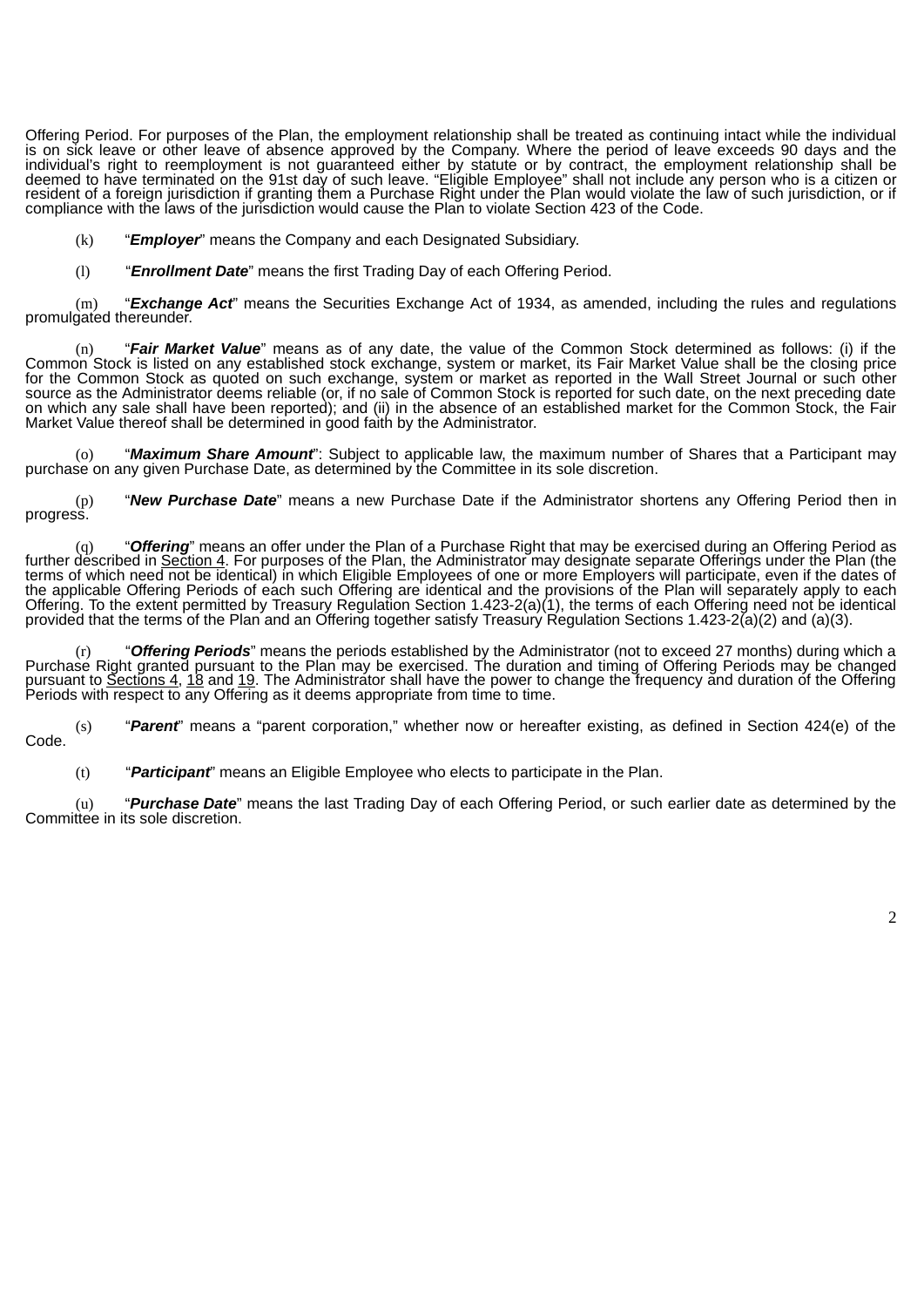(v) "*Purchase Period*" means the period during an Offering Period in which shares of Common Stock may be purchased on a Participant's behalf in accordance with the terms of the Plan. Unless the Administrator determines otherwise, each Purchase Period will be a 6-month period.

(w) "*Purchase Price*" means an amount equal to 85.0% of the Fair Market Value of a share of Common Stock on the Enrollment Date or on the Purchase Date, whichever is lower; provided however, that the Purchase Price may be determined for subsequent Offering Periods by the Administrator subject to compliance with Section 423 of the Code (or any other Applicable Law) or pursuant to Section 18.

(x) "*Purchase Right*" means an option granted hereunder which entitles a Participant to purchase shares of Common Stock in accordance with the terms of the Plan.

(y) "*Subsidiary*" means a "subsidiary corporation," whether now or hereafter existing, as defined in Section 424(f) of the Code.

(z) "*Trading Day*" means a day on which the national stock exchange upon which the Common Stock is listed is open for trading or, if the Common Stock is not listed on a national stock exchange, a business day as determined by the Administrator in good faith.

(aa) "*Treasury Regulations*" means the Treasury regulations of the Code. Reference to a specific Treasury Regulation or Section of the Code shall include such Treasury Regulation or Section, any valid regulation promulgated under such Section, and any comparable provision of any future legislation or regulation amending, supplementing or superseding such Section or regulation.

### **3. Eligibility.**

(a) *Offering Periods*. Any Eligible Employee on a given Enrollment Date will be eligible to participate in the Plan if he or she was employed by the Company for at least 90 calendar days immediately preceding the Enrollment Date, subject to the requirements of Section 5.

(b) *Non-U.S. Employees*. Employees who are citizens or residents of a non-U.S. jurisdiction (without regard to whether they also are citizens or residents of the United States or resident aliens (within the meaning of Section 7701(b)(1)(A) of the Code)) may be excluded from participation in the Plan or an Offering if the participation of such employees is prohibited under the laws of the applicable jurisdiction or if complying with the laws of the applicable jurisdiction would cause the Plan or an Offering to violate Section 423 of the Code. In addition, as provided in Section 14, the Administrator may establish one or more sub-plans of the Plan (which may, but are not required to, comply with the requirements of Section 423 of the Code) to provide benefits to employees of Designated Subsidiaries located outside the United States in a manner that complies with local law. Any such sub-plan will be a component of the Plan and will not be a separate plan.

(c) *Limitations*. Any provisions of the Plan to the contrary notwithstanding, no Eligible Employee will be granted a Purchase Right under the Plan (i) to the extent that, immediately after the grant, such Eligible Employee (or any other person whose stock would be attributed to such Eligible Employee pursuant to Section 424(d) of the Code) would own capital stock of the Company or any Parent or Subsidiary of the Company and/or hold outstanding Purchase Rights to purchase such stock possessing 5% or more of the total combined voting power or value of all classes of the capital stock of the Company or of any Parent or Subsidiary of the Company, or (ii) to the extent that his or her rights to purchase stock under all employee stock purchase plans (as defined in Section 423 of the Code) of the Company or any Parent or Subsidiary of the Company accrues at a rate, which exceeds \$25,000 worth of stock (determined at the Fair Market Value of the stock at the time such Purchase Right is granted) for each calendar year in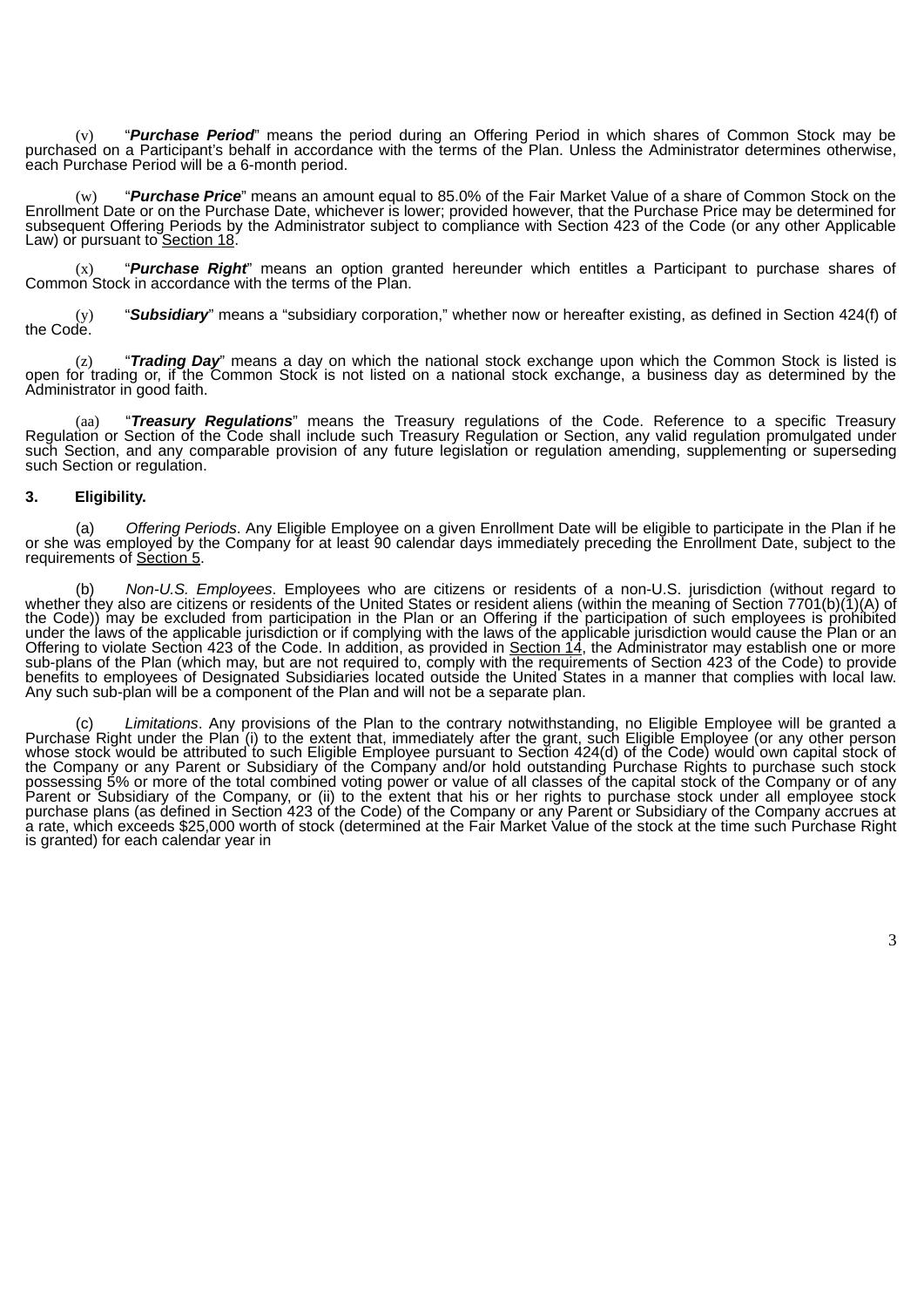which such Purchase Right is outstanding at any time, as determined in accordance with Section 423 of the Code and the regulations thereunder.

#### **4. Offering Periods**

The Plan will be implemented by consecutive Offering Periods with new Offering Periods commencing at such times as determined by the Administrator. The Administrator will have the power to change the duration of Offering Periods (including the commencement dates thereof) without stockholder approval.

### **5. Participation**

An Eligible Employee may participate in the Plan by (i) submitting to the Company's designee for stock plan administration on or before a date determined by the Administrator prior to an applicable Enrollment Date, a properly completed subscription agreement authorizing Contributions in the form provided by the Administrator for such purpose, or (ii) following an electronic or other enrollment procedure determined by the Administrator.

#### **6. Contributions**

(a) At the time a Participant enrolls in the Plan pursuant to Section 5, such Participant will elect to have payroll deductions made on each pay day or other Contributions (to the extent permitted by the Administrator) made during the Offering Period in an amount equal to at least 2% but not exceeding 15% of the Compensation (or such other whole percentage of Compensation as determined by the Administrator in its sole discretion), which he or she receives on each pay day during the Offering Period; provided, however, that should a pay day occur on a Purchase Date, a Participant will have any payroll deductions made on such day applied to his or her notional account under the subsequent Purchase Period or Offering Period. The Administrator shall determine whether the amount to be contributed is to be designated as a specific dollar amount, or as a percentage of the eligible Compensation being paid on such payday, or as either. The Administrator, in its sole discretion, may permit all Participants in a specified Offering to contribute amounts to the Plan through payment by cash, check or other means set forth in the subscription agreement prior to each Purchase Date of each Purchase Period. A Participant's subscription agreement will remain in effect for successive Offering Periods unless terminated as provided in Section 10.

Payroll deductions for a Participant will commence on the first pay day following the Enrollment Date and will end on the last pay day prior to the Purchase Date of such Purchase Period to which such authorization is applicable, unless sooner terminated by the Participant as provided in Section 10; provided, however, that with respect to the first Offering Period, payroll deduction for a Participant will not commence until such time as determined by the Administrator.

All Contributions made for a Participant will be credited to his or her notional account under the Plan and payroll deductions will be made in whole percentages only. Except to the extent permitted by the Administrator pursuant to Section  $6(a)$ , a Participant may not make any additional payments into such notional account.

(d) A Participant may discontinue his or her participation in the Plan as provided in Section 10. Participants shall not be permitted to increase or to otherwise decrease their rates of Contributions during an Offering Period unless otherwise determined by the Administrator in its sole discretion.

(e) Notwithstanding the foregoing, to the extent necessary to comply with Section 423(b)(8) of the Code, a Participant's Contributions may be decreased to 0% at any time during a Purchase Period. Subject to Section 423(b)(8) of the Code, Contributions will recommence at the rate originally elected by the Participant effective as of the beginning of the first Purchase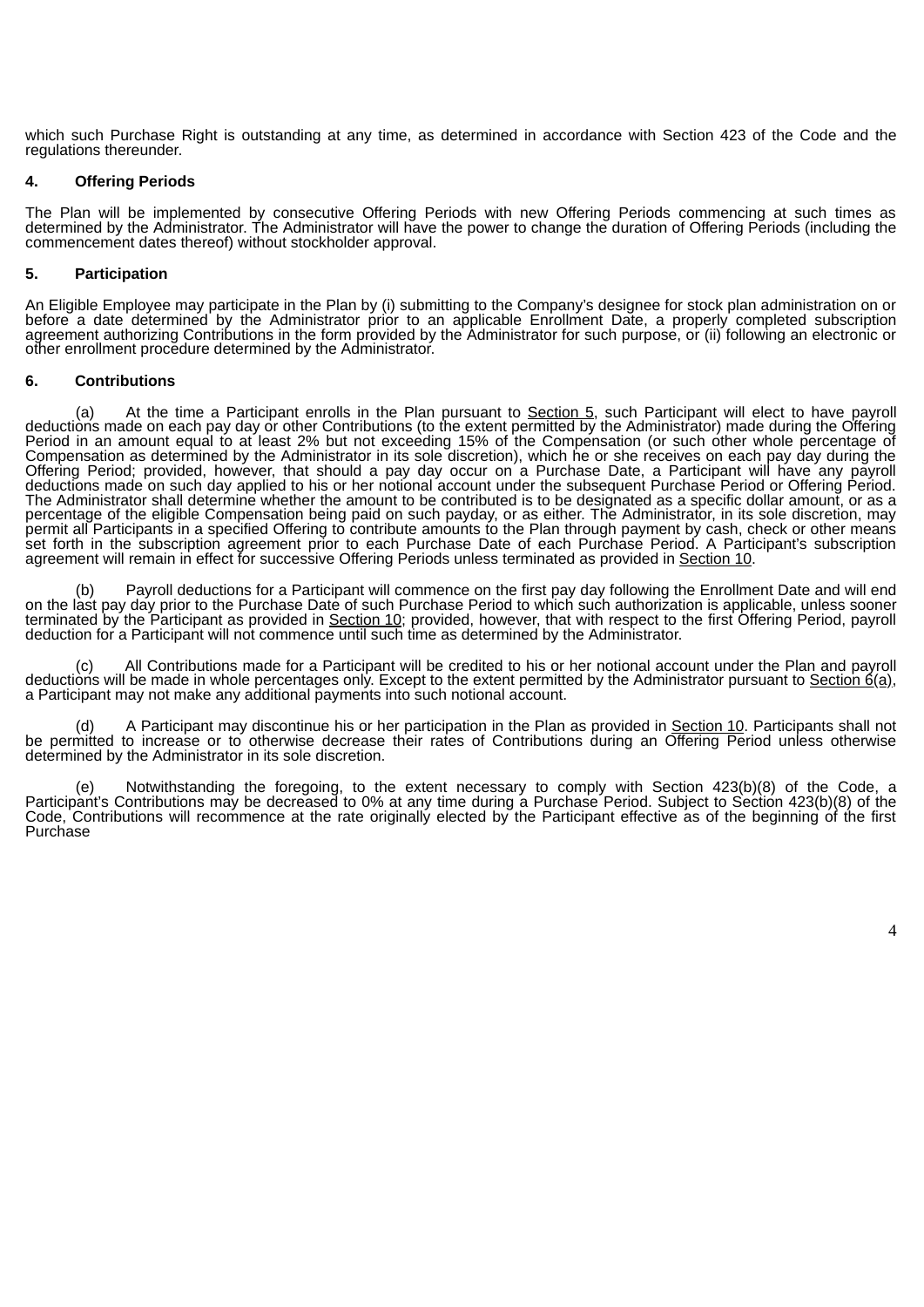Period scheduled to end in the following calendar year, unless terminated by the Participant as provided in Section 10.

At the time the Purchase Right under the Plan is exercised, in whole or in part, or at the time some or all of the Common Stock issued under the Plan is disposed of (or any other time that a taxable event related to the Plan occurs), the Company may require and Participant must comply with any withholding obligation of the Company or a Participating Subsidiary or a Participating Affiliate with respect to federal, state, local and foreign income tax, social insurance, payroll tax, fringe benefits tax, payment on account or other tax-related items related to participation in the Plan and legally applicable to participant (including any amount deemed by the Company, in its sole discretion, to be an appropriate charge to Participant even if legally applicable to the Company or the participant's employer). At any time, the Company or the Participant's employer may, but will not be obligated to, withhold from the Participant's compensation the amount necessary for the Company or the Participant's employer to meet applicable withholding obligations, including any withholding required to make available to the Company or the Participant's employer any tax deductions or benefits attributable to sale or early disposition of Common Stock by the Eligible Employee. In addition, the Company or the Participant's employer may, but will not be obligated to, withhold from the proceeds of the sale of Common Stock or any other method of withholding the Company or the Employer deems appropriate to the extent permitted by Treasury Regulation Section 1.423-2(f).

#### **7. Grant of Purchase Rights**

On the Enrollment Date of each Offering Period, each Eligible Employee participating in such Offering Period will be granted a Purchase Right on each Purchase Date during such Offering Period (at the applicable Purchase Price) up to a number of shares of Common Stock determined by dividing such Eligible Employee's Contributions accumulated prior to such Purchase Date and retained in the Eligible Employee's notional account as of the Purchase Date by the applicable Purchase Price; provided, however, that in no event will an Eligible Employee be permitted to purchase during each Purchase Period more than the lesser of (i) the Maximum Share Amount or (ii) the number determined by dividing the amount accumulated in such Participant's Payroll Deduction Account during such Offering Period by the Purchase Price (subject to any adjustment pursuant to Section 18); provided, further, that such purchase will be subject to the limitations set forth in <u>Sections 3(c)</u> and 13. The Eligible Employee may accept the grant of such Purchase Right by electing to participate in the Plan in accordance with the requirements of <u>Section 5</u>. The Administrator may, for future Offering Periods, increase or decrease, in its absolute discretion, the maximum number of shares of Common Stock that an Eligible Employee may purchase during each Purchase Period of an Offering Period. Exercise of the Purchase Right will occur as provided in Section 8, unless the Participant has withdrawn pursuant to Section 10. The Purchase Right will expire on the last day of the Offering Period.

#### **8. Exercise of Purchase Right**

(a) Unless a Participant withdraws from the Plan as provided in Section 10, such Participant's Purchase Right of shares of Common Stock will be purchased automatically on the Purchase Date, and the maximum number of full shares subject to the Purchase Rights for such Participant at the applicable Purchase Price with the accumulated Contributions from his or her notional account. No fractional shares of Common Stock will be purchased; unless determined by the Administrator, any Contributions accumulated in a Participant's notional account that are not sufficient to purchase a full share will be retained in the Participant's notional account for the subsequent Purchase Period or Offering Period, subject to earlier withdrawal by the Participant as provided in <u>Section 10</u>. Any other funds left over in a Participant's notional account after the Purchase Date will be returned to the Participant. During a Participant's lifetime, a Participant's Purchase Rights hereunder is exercisable only by him or her.

(b) If the Administrator determines that, on a given Purchase Date, the number of shares of Common Stock with respect to which Purchase Rights are to be exercised may exceed (i) the number of shares of Common Stock that were available for sale under the Plan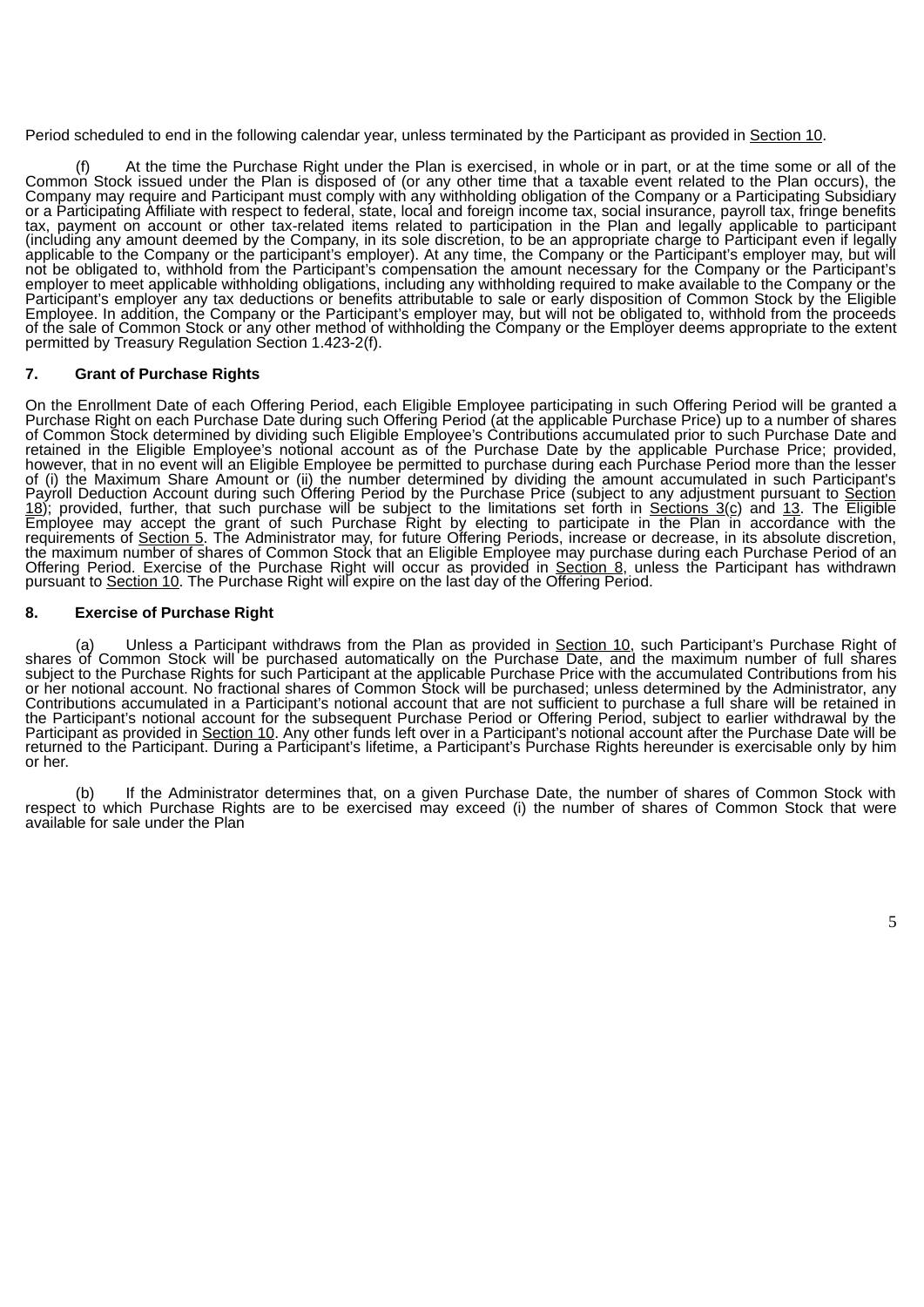on the Enrollment Date of the applicable Offering Period, or (ii) the number of shares of Common Stock available for sale under the Plan on such Purchase Date, the Administrator may in its sole discretion (x) provide that the Company will make a pro rata allocation of the shares of Common Stock available for purchase on such Enrollment Date or Purchase Date, as applicable, in as uniform a manner as will be practicable and as it will determine in its sole discretion to be equitable among all Participants exercising Purchase Rights of Common Stock on such Purchase Date, and continue all Offering Periods then in effect, or (y) provide that the Company will make a pro rata allocation of the shares available for purchase on such Enrollment Date or Purchase Date, as applicable, in as uniform a manner as will be practicable and as it will determine in its sole discretion to be equitable among all Participants exercising Purchase Rights to purchase Common Stock on such Purchase Date, and terminate any or all Offering Periods then in effect pursuant to Section 19. The Company may make a pro rata allocation of the shares available on the Enrollment Date of any applicable Offering Period pursuant to the preceding sentence, notwithstanding any authorization of additional shares for issuance under the Plan by the Company's stockholders subsequent to such Enrollment Date.

### **9. Delivery**

As soon as reasonably practicable after each Purchase Date on which a purchase of shares of Common Stock occurs, the Company will arrange the delivery to each Participant of the shares purchased upon exercise of his or her Purchase Rights in a form determined by the Administrator (in its sole discretion) and pursuant to rules established by the Administrator. The Company may permit or require that shares be deposited directly with a broker designated by the Company or to a designated agent of the Company, and the Company may utilize electronic or automated methods of share transfer. The Company may require that shares be retained with such broker or agent for a designated period of time and/or may establish other procedures to permit tracking of disqualifying dispositions of such shares. No Participant will have any voting, dividend, or other stockholder rights with respect to shares of Common Stock subject to any Purchase Rights granted under the Plan until such shares have been purchased and delivered to the Participant as provided in this Section 9.

#### **10. Withdrawal**

A Participant may withdraw all, but not less than all, the Contributions credited to his or her notional account and not yet used to exercise his or her Purchase Rights under the Plan at any time by (a) submitting to the Company's designee for stock plan administration a written notice of withdrawal in the form determined by the Administrator for such purpose, or (b) following an electronic or other withdrawal procedure determined by the Administrator. All of the Participant's Contributions credited to his or her notional account will be paid to such Participant as soon as reasonably practicable after receipt of notice of withdrawal and such Participant's Purchase Rights for the Offering Period will be automatically terminated, and no further Contributions for the purchase of shares will be made for such Offering Period. If a Participant withdraws from an Offering Period, Contributions will not resume at the beginning of the succeeding Offering Period, unless the Participant re-enrolls in the Plan in accordance with the provisions of Section 5.

### **11. Termination of Employment**

Upon a Participant's ceasing to be an Eligible Employee, for any reason, he or she will be deemed to have elected to withdraw from the Plan and the Contributions credited to such Participant's notional account during the Offering Period but not yet used to purchase shares of Common Stock under the Plan will be returned to such Participant or, in the case of his or her death, to the person or persons entitled thereto under Section 15, and such Participant's Purchase Rights will be automatically terminated.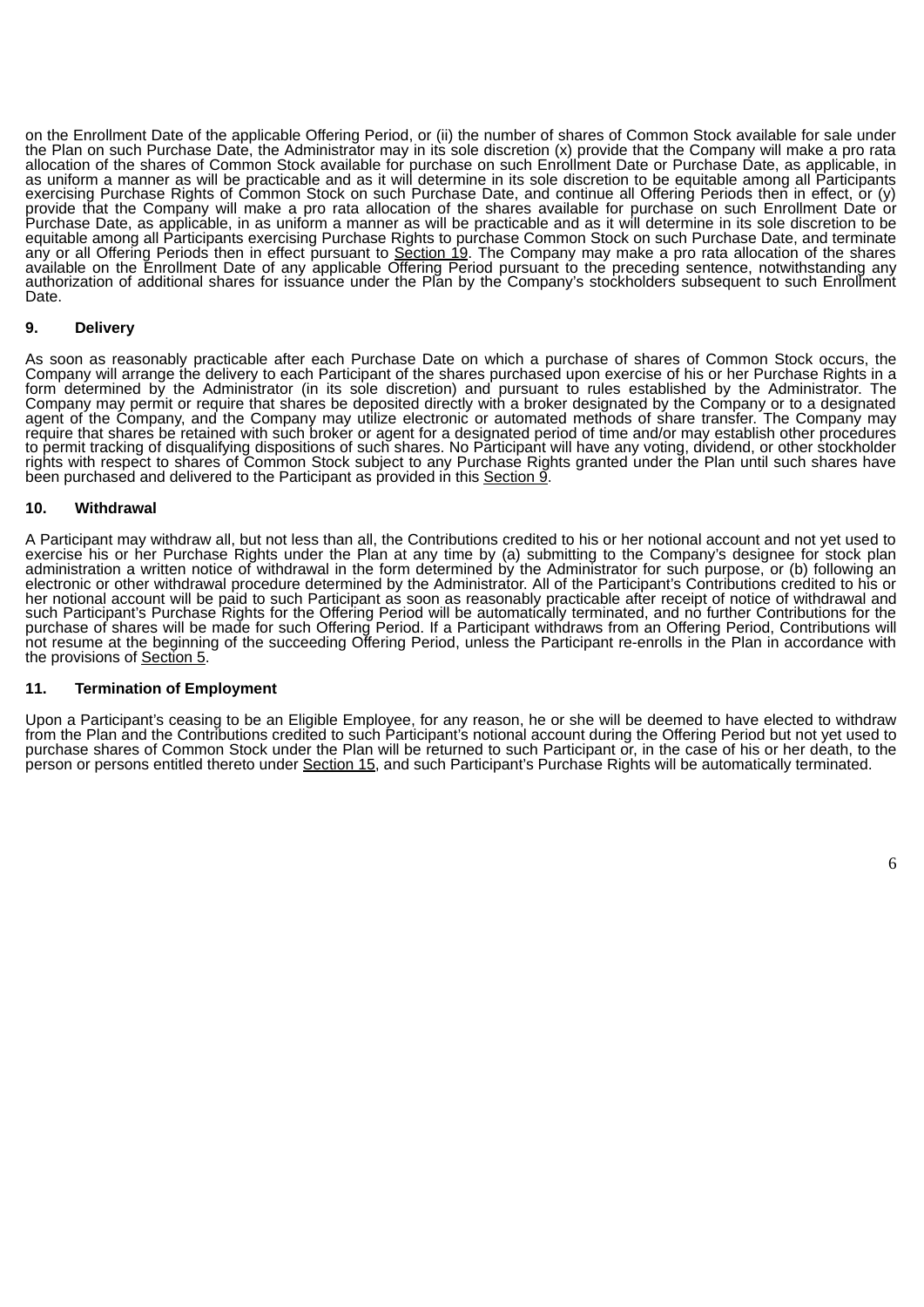#### **12. Interest**

No interest will accrue on the Contributions of a Participant in the Plan, except as may be required by Applicable Law, as determined by the Company, and if so required by the laws of a particular jurisdiction, shall apply to all Participants in the relevant Offering except to the extent otherwise permitted by Treasury Regulation Section 1.423-2(f).

#### **13. Stock**

(a) Subject to adjustment upon changes in capitalization of the Company as provided in Section 18 hereof, the maximum number of shares of Common Stock that will be made available for sale under the Plan will be 5,000,000 shares of Common Stock.

(b) Until the shares are issued (as evidenced by the appropriate entry on the books of the Company or of a duly authorized transfer agent of the Company), a Participant will only have the rights of an unsecured creditor with respect to such shares, and no right to vote or receive dividends or any other rights as a stockholder will exist with respect to such shares.

Shares of Common Stock to be delivered to a Participant under the Plan will be registered in the name of the Participant or the Participant and his or her spouse.

### **14. Administration**

The Plan shall be administered by the Administrator. The Board shall fill vacancies on, and from time to time may remove or add members to, the Administrator. Any power of the Administrator may also be exercised by the Board. The Administrator will have full and exclusive discretionary authority to construe, interpret and apply the terms of the Plan, to designate separate Offerings under the Plan, to determine eligibility, to adjudicate all disputed claims filed under the Plan and to establish such procedures that it deems necessary for the administration of the Plan (including, without limitation, to adopt such procedures and sub-plans as are necessary or appropriate to permit the participation in the Plan by employees who are foreign nationals or employed outside the United States, the terms of which sub-plans may take precedence over other provisions of this Plan, with the exception of Section 13(a), but unless otherwise superseded by the terms of such sub-plan, the provisions of this Plan shall govern the operation of such sub-plan). Unless otherwise determined by the Administrator, the employees eligible to participate in each sub-plan will participate in a separate Offering. Without limiting the generality of the foregoing, the Administrator is specifically authorized to adopt rules and procedures regarding eligibility to participate, the definition of Compensation, handling of Contributions, making of Contributions to the Plan (including, without limitation, in forms other than payroll deductions), establishment of bank or trust accounts to hold Contributions, payment of interest, conversion of local currency, obligations to pay payroll tax, determination of beneficiary designation requirements, withholding procedures and handling of stock certificates that vary with applicable local requirements. The Administrator also is authorized to determine that, to the extent permitted by Treasury Regulation Section 1.423-2(f), the terms of Purchase Rights granted under the Plan or an Offering to citizens or residents of a non-U.S. jurisdiction will be less favorable than the terms of Purchase Rights granted under the Plan or the same Offering to employees residing solely in the United States. The Administrator may also delegate some or all of its responsibilities, including the authority to assist the Administrator in the day-to-day administration of the Plan, to one or more other officers of the Company or a subcommittee and, to the extent there has been any such delegation, any reference in the Plan to the Administrator shall include the delegate of the Administrator. Every finding, decision and determination made by the Administrator will, to the full extent permitted by Applicable Laws, be final and binding upon all parties.

#### **15. Designation of Beneficiary**

(a) If permitted by the Administrator, a Participant may file a designation of a beneficiary who is to receive any shares of Common Stock and cash, if any, from the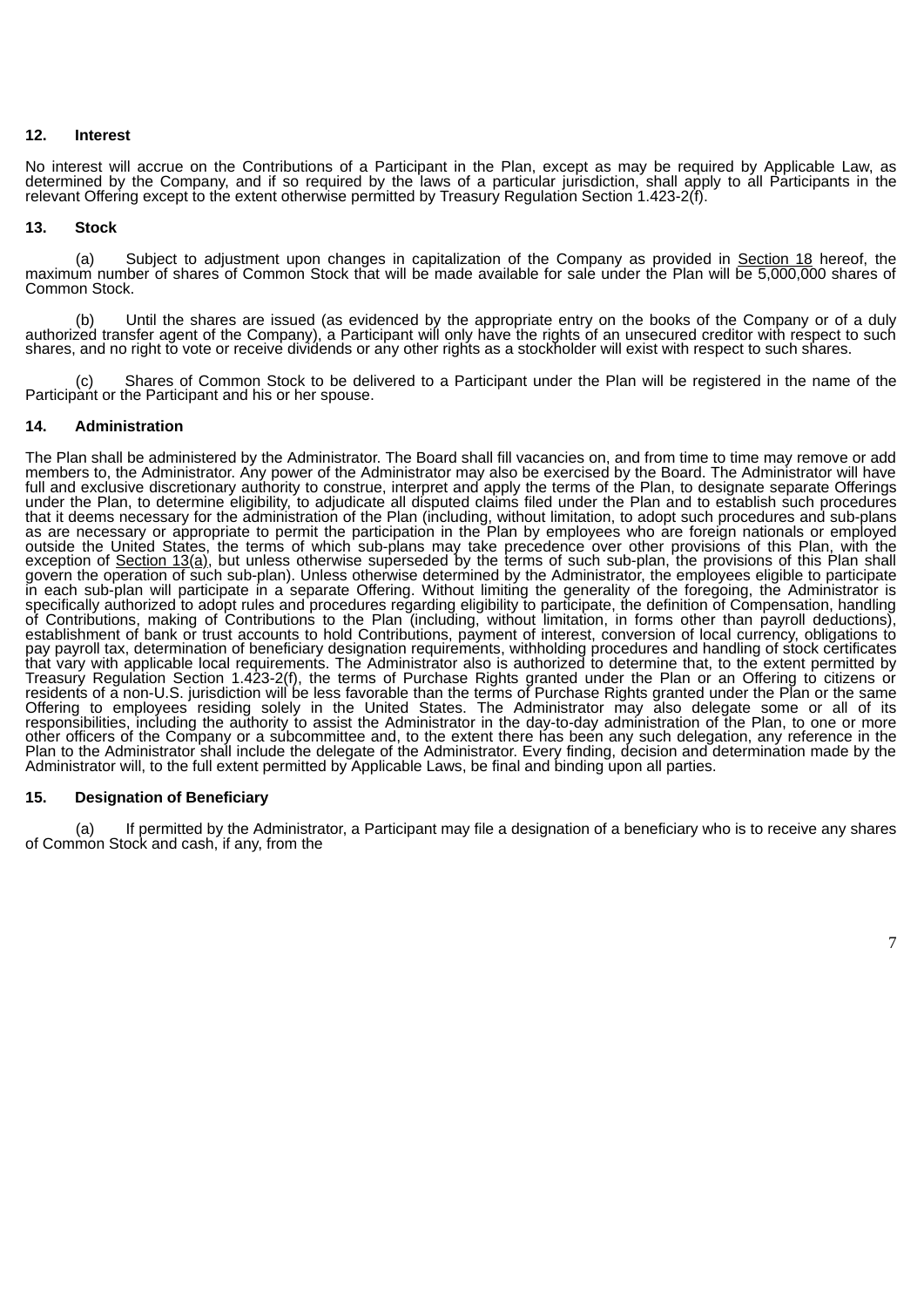Participant's notional account under the Plan in the event of such Participant's death subsequent to an Purchase Date on which the Purchase Right is exercised but prior to delivery to such Participant of such shares and cash. In addition, if permitted by the Administrator, a Participant may file a designation of a beneficiary who is to receive any cash from the Participant's notional account under the Plan in the event of such Participant's death prior to exercise of the Purchase Right. If a Participant is married and the designated beneficiary is not the spouse, spousal consent will be required for such designation to be effective.

Such designation of beneficiary may be changed by the Participant at any time by notice in a form determined by the Administrator. In the event of the death of a Participant and in the absence of a beneficiary validly designated under the Plan who is living at the time of such Participant's death, the Company will deliver such shares and/or cash to the executor or administrator of the estate of the Participant, or if no such executor or administrator has been appointed (to the knowledge of the Company), the Company, in its discretion, may deliver such shares and/or cash to the spouse or to any one or more dependents or relatives of the Participant, or if no spouse, dependent or relative is known to the Company, then to such other person as the Company may designate.

All beneficiary designations will be in such form and manner as the Administrator may designate from time to time. Notwithstanding <u>Sections 15(a)</u> and <u>15(b)</u>, the Company and/or the Administrator may decide not to permit such designations by Participants in non-U.S. jurisdictions to the extent permitted by Treasury Regulation Section 1.423-2(f).

# **16. Transferability**

Neither Contributions credited to a Participant's notional account nor any rights with regard to the exercise of a Purchase Right or to receive shares of Common Stock under the Plan may be assigned, transferred, pledged or otherwise disposed of in any way (other than by will, the laws of descent and distribution or as provided in <u>Section 15</u>) by the Participant. Any such attempt at assignment, transfer, pledge or other disposition will be without effect, except that the Company may treat such act as an election to withdraw funds from an Offering Period in accordance with Section 10 hereof.

### **17. Use of Funds**

The Company may use all Contributions received or held by it under the Plan for any corporate purpose, and the Company will not be obligated to segregate such Contributions except under Offerings in which applicable local law requires that Contributions to the Plan by Participants be segregated from the Company's general corporate funds and/or deposited with an independent third party for Participants in non-U.S. jurisdictions. Until shares of Common Stock are issued, Participants will only have the rights of an unsecured creditor with respect to such shares.

#### **18. Adjustments, Dissolution, Liquidation, Merger or Other Corporate Transaction**

(a) *Adjustments*. In the event that any dividend or other distribution (whether in the form of cash, Common Stock, other securities, or other property), recapitalization, stock split, reverse stock split, reorganization, merger, consolidation, splitup, spin-off, combination, repurchase, or exchange of Common Stock or other securities of the Company, or other change in the corporate structure of the Company affecting the Common Stock occurs, the Administrator, in order to prevent dilution or enlargement of the benefits or potential benefits intended to be made available under the Plan, will, in such manner as it may deem equitable, adjust the number and class of Common Stock that may be delivered under the Plan, the Purchase Price per share and the number of shares of Common Stock covered by each Purchase Right under the Plan that has not yet been exercised, and the numerical limits of Sections 7 and 13.

(b) *Dissolution or Liquidation*. In the event of the proposed dissolution or liquidation of the Company, any Offering Period then in progress will be shortened by setting a New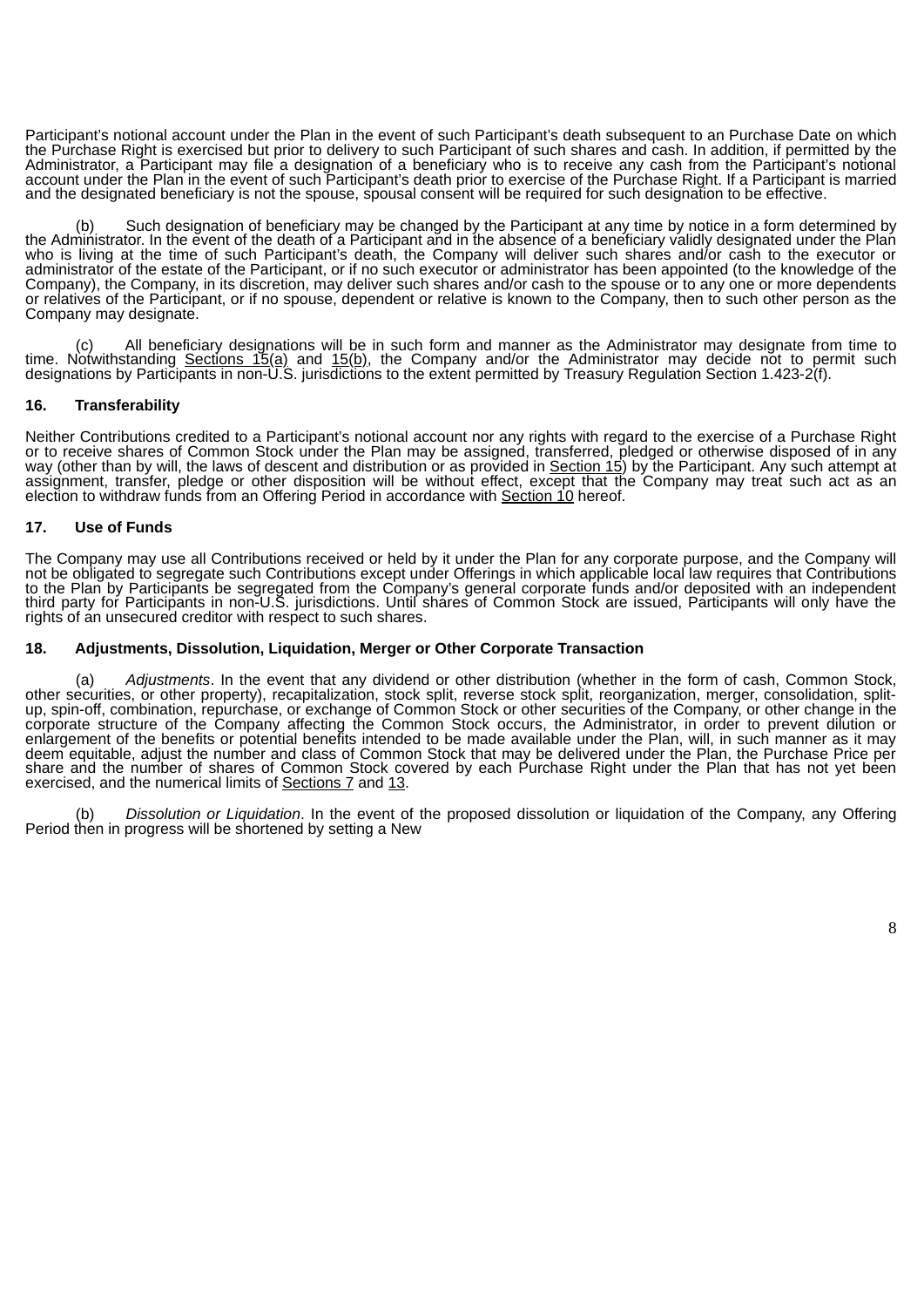Purchase Date, and will terminate immediately prior to the consummation of such proposed dissolution or liquidation, unless provided otherwise by the Administrator. The New Purchase Date will be before the date of the Company's proposed dissolution or liquidation. The Administrator will notify each Participant in writing or electronically, prior to the New Purchase Date, that the Purchase Date for the Participant's Purchase Right has been changed to the New Purchase Date and that the Participant's Purchase Right will be exercised automatically on the New Purchase Date, unless prior to such date the Participant has withdrawn from the Offering Period as provided in Section 10.

(c) *Merger or Other Corporate Transaction*. In the event of a merger, sale or other similar corporate transaction involving the Company, each outstanding Purchase Right will be assumed or an equivalent Purchase Right substituted by the successor corporation or a Parent or Subsidiary of the successor corporation. In the event that the successor corporation refuses to assume or substitute for the Purchase Right, the Offering Period with respect to which such Purchase Right relates will be shortened by setting a New Purchase Date on which such Offering Period shall end. The New Purchase Date will occur before the date of the Company's proposed merger, sale or other similar corporate transaction. The Administrator will notify each Participant in writing or electronically prior to the New Purchase Date, that the Purchase Date for the Participant's Purchase Right has been changed to the New Purchase Date and that the Participant's Purchase Right will be exercised automatically on the New Purchase Date, unless prior to such date the Participant has withdrawn from the Offering Period as provided in Section 10.

#### **19. Amendment or Termination**

(a) The Administrator, in its sole discretion, may amend, suspend, or terminate the Plan, or any part thereof, at any time and for any reason. If the Plan is terminated, the Administrator, in its discretion, may elect to terminate all outstanding Offering Periods either immediately or upon completion of the purchase of shares of Common Stock on the next Purchase Date (which may be sooner than originally scheduled, if determined by the Administrator in its discretion), or may elect to permit Offering Periods to expire in accordance with their terms (and subject to any adjustment pursuant to Section 18). If the Offering Periods are terminated prior to expiration, all amounts then credited to Participants' notional accounts that have not been used to purchase shares of Common Stock will be returned to the Participants (without interest thereon, except as otherwise required under local laws, as further set forth in **Section 12**) as soon as administratively practicable.

(b) Without stockholder consent and without limiting Section 19(a), the Administrator will be entitled to change the Offering Periods or Purchase Periods, designate separate Offerings, limit the frequency and/or number of changes in the amount withheld during an Offering Period, establish the exchange ratio applicable to amounts withheld in a currency other than U.S. dollars, permit payroll withholding in excess of the amount designated by a Participant in order to adjust for delays or mistakes in the Company's processing of properly completed withholding elections, establish reasonable waiting and adjustment periods and/or accounting and crediting procedures to ensure that amounts applied toward the purchase of Common Stock for each Participant properly correspond with Contribution amounts, and establish such other limitations or procedures as the Administrator determines in its sole discretion advisable that are consistent with the Plan.

(c) In the event the Administrator determines that the ongoing operation of the Plan may result in unfavorable financial accounting consequences, the Administrator may, in its discretion and, to the extent necessary or desirable, modify, amend or terminate the Plan to reduce or eliminate such accounting consequence including, but not limited to:

amending the Plan to conform with the safe harbor definition under the Financial Accounting Standards Board Accounting Standards Codification Topic 718 (or any successor thereto), including with respect to an Offering Period underway at the time;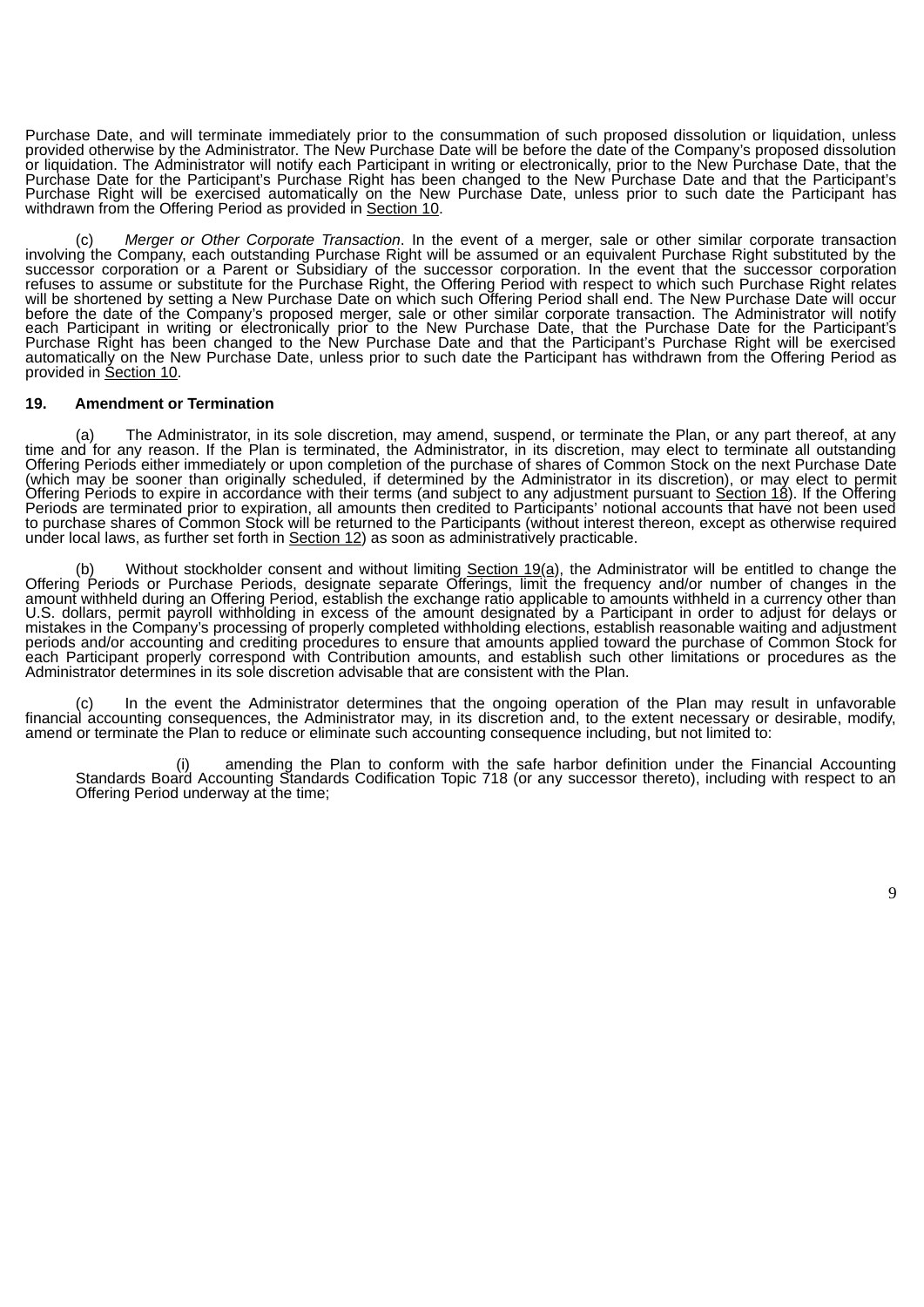(ii) altering the Purchase Price for any Offering Period or Purchase Period including an Offering Period or Purchase Period underway at the time of the change in Purchase Price;

shortening any Offering Period or Purchase Period by setting a New Purchase Date, including an Offering Period or Purchase Period underway at the time of the Administrator action;

(iv) reducing the maximum percentage of Compensation a Participant may elect to set aside as Contributions; and

(v) reducing the maximum number of shares of Common Stock a Participant may purchase during any Offering Period or Purchase Period.

Such modifications or amendments will not require stockholder approval or the consent of any Participants.

### **20. Notices**

All notices or other communications by a Participant to the Company under or in connection with the Plan will be deemed to have been duly given when received in the form and manner specified by the Company at the location, or by the person, designated by the Company for the receipt thereof.

### **21. Conditions Upon Issuance of Shares**

(a) Shares of Common Stock will not be issued with respect to a Purchase Right unless the exercise of such Purchase Right and the issuance and delivery of such shares pursuant thereto will comply with all applicable provisions of law, domestic or foreign, including the Securities Act of 1933, as amended, the Exchange Act, the rules and regulations promulgated thereunder, and the requirements of any stock exchange upon which the shares may then be listed, and will be further subject to the approval of counsel for the Company with respect to such compliance.

(b) As a condition to the exercise of a Purchase Right, the Company may require the person exercising such Purchase Right to represent and warrant at the time of any such exercise that the shares are being purchased only for investment and without any present intention to sell or distribute such shares if, in the opinion of counsel for the Company, such a representation is required by any of the aforementioned applicable provisions of Applicable Law.

### **22. Term of Plan**

The Plan will become effective upon the earlier to occur of its adoption by the Board or its approval by the stockholders of the Company. It will continue in effect until terminated pursuant to Section 19.

#### **23. Stockholder Approval**

The Plan will be subject to approval by the stockholders of the Company within 12 months after the date the Plan is adopted by the Board. Such stockholder approval will be obtained in the manner and to the degree required under Applicable Laws.

## **24. Governing Law**

This Plan and any agreements or other documents hereunder shall be interpreted and construed in accordance with the laws of the State of Delaware and applicable federal law. Any reference in this Plan or in any agreements or other documents hereunder to a provision of law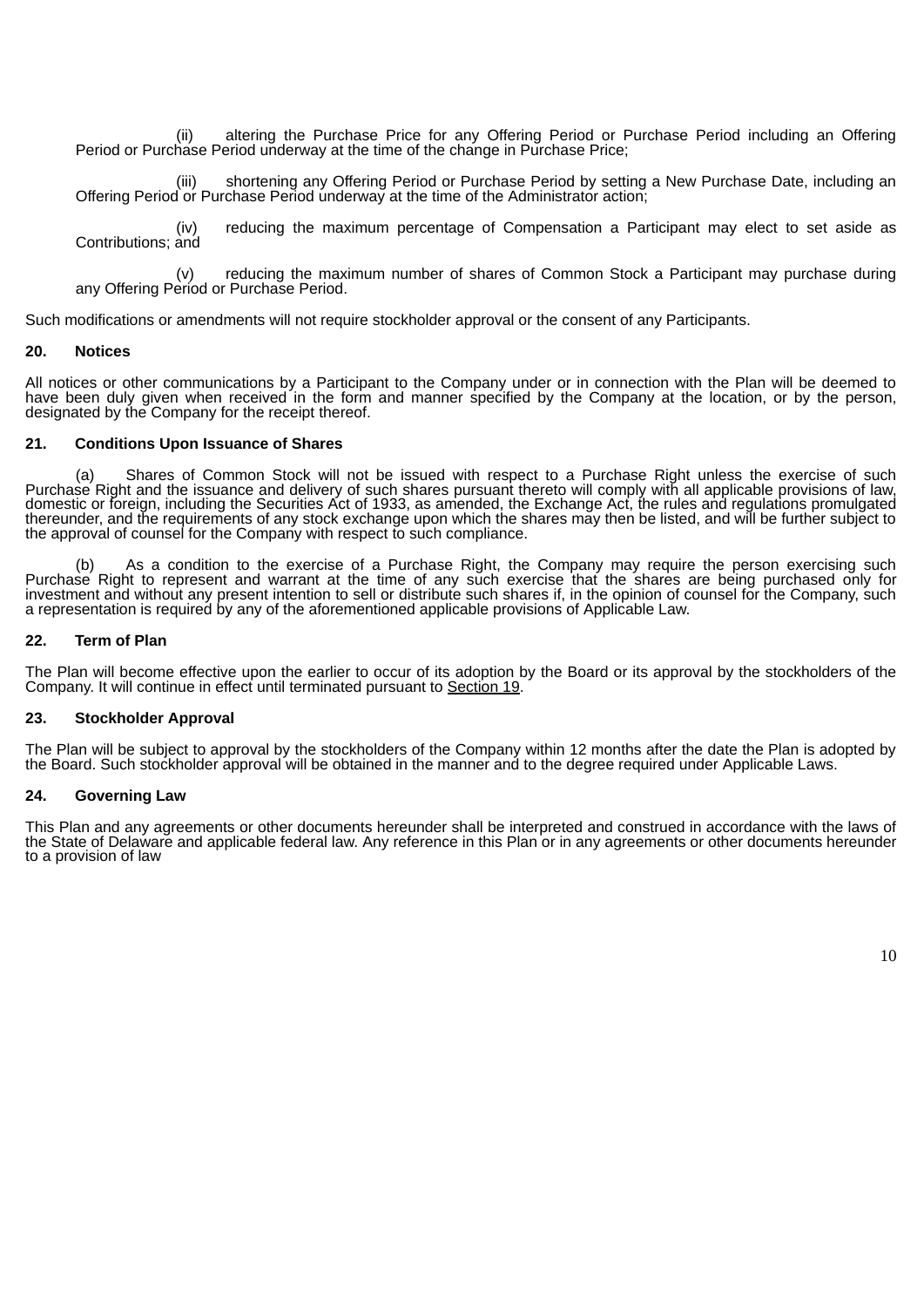or to a rule or regulation shall be deemed to include any successor law, rule or regulation of similar effect or applicability.

# **25. Severability**

If any provision of the Plan is or becomes or is deemed to be invalid, illegal, or unenforceable for any reason in any jurisdiction or as to any Participant, such invalidity, illegality or unenforceability shall not affect the remaining parts of the Plan, and the Plan shall be construed and enforced as to such jurisdiction or Participant as if the invalid, illegal or unenforceable provision had not been included.

#### **26. Interpretation**

Headings are given to the Sections and subsections of the Plan solely as a convenience to facilitate reference and shall not be deemed in any way material or relevant to the construction or interpretation of the Plan or any provision thereof. Words in the masculine gender shall include the feminine gender, and where appropriate, the plural shall include the singular and the singular shall include the plural. The use herein of the word "including" following any general statement, term or matter shall not be construed to limit such statement, term or matter to the specific items or matters set forth immediately following such word or to similar items or matters, whether or not non-limiting language (such as "without limitation", "but not limited to", or words of similar import) is used with reference thereto, but rather shall be deemed to refer to all other items or matters that could reasonably fall within the broadest possible scope of such general statement, term or matter. References herein to any agreement, instrument or other document means such agreement, instrument or other document as amended, supplemented and modified from time to time to the extent permitted by the provisions thereof and not prohibited by the Plan.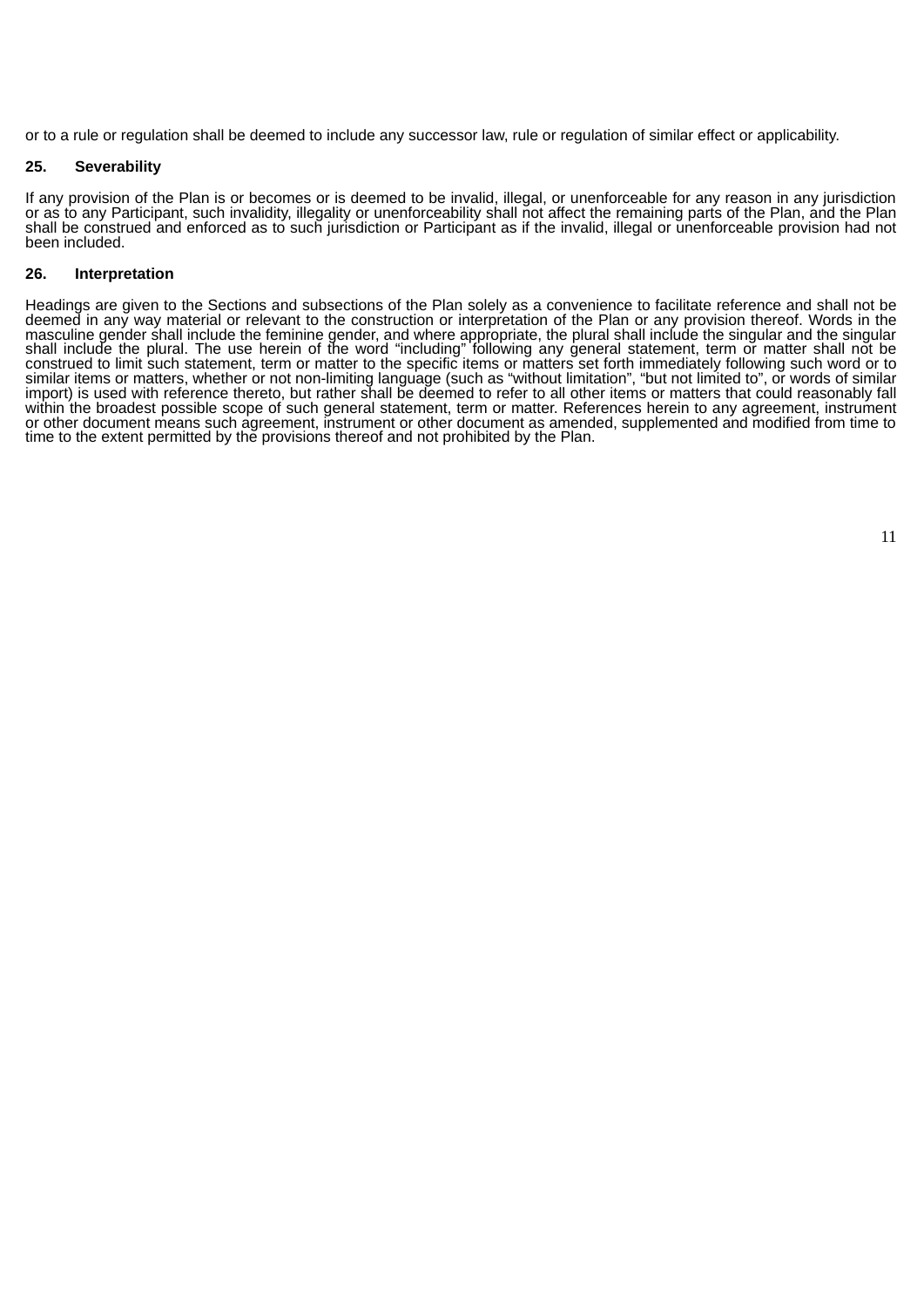# **EXHIBIT A**

#### **TASKUS, INC. 2022 EMPLOYEE STOCK PURCHASE PLAN**

#### **SAMPLE SUBSCRIPTION AGREEMENT**

**Original Application** Offering Date: **Offering Date:** 

\_\_\_\_\_ Change in Payroll Deduction Rate

1. hereby elects to participate in the TaskUs, Inc. 2022 Employee Stock Purchase Plan (the "*Plan*") and subscribes to purchase shares of the Company's Common Stock in accordance with this Subscription Agreement and the Plan. Capitalized terms used but not defined in this Subscription Agreement have the meanings provided under the Plan.

2. I hereby authorize payroll deductions from each paycheck in the amount of \_\_\_\_% of my Compensation on each payday (from 2% to 15%) during the Offering Period in accordance with the Plan, commencing with the next Offering Period; provided that, in no event may more than \$25,000 of Common Stock be purchased under the Plan in any calendar year. The minimum permissible projected Contribution for the Offering Period is \$75. (Please note that no fractional percentages are permitted.)

3. I understand that said payroll deductions will be accumulated for the purchase of shares of Common Stock at the applicable Purchase Price determined in accordance with the Plan. I understand that if I do not withdraw from an Offering Period, any accumulated payroll deductions will be used to automatically exercise my Purchase Rights and purchase Common Stock under the Plan.

4. I have received a copy of the complete Plan and its accompanying prospectus. I understand that my participation in the Plan is in all respects subject to the terms of the Plan.

5. Shares of Common Stock purchased for me under the Plan should be issued in the name(s) of \_\_\_\_\_\_ (Eligible Employee or Eligible Employee and Spouse only).

6. I understand that if I dispose of any shares received by me pursuant to the Plan within two years after the Offering Date (the first day of the Offering Period during which I purchased such shares), I may be treated for federal income tax purposes as having received ordinary income at the time of such disposition in an amount equal to the excess of the fair market value of the shares at the time such shares were purchased by me over the price that I paid for the shares. I acknowledge and agree that the shares must remain in a brokerage account specified by the Company until at least 12 months following the Purchase Date and may not be sold by me until at least 12 months after the applicable Purchase Date. The Company may, but will not be obligated to, withhold from my compensation the amount necessary to meet any applicable withholding obligation including any withholding necessary to make available to the Company any tax deductions or benefits attributable to sale or early disposition of Common Stock by me. If I dispose of such shares at any time after the expiration of the two-year holding period, I understand that I may be treated for federal income tax purposes as having received income only at the time of such disposition, and that such income will be taxed as ordinary income only to the extent of an amount equal to the lesser of (a) the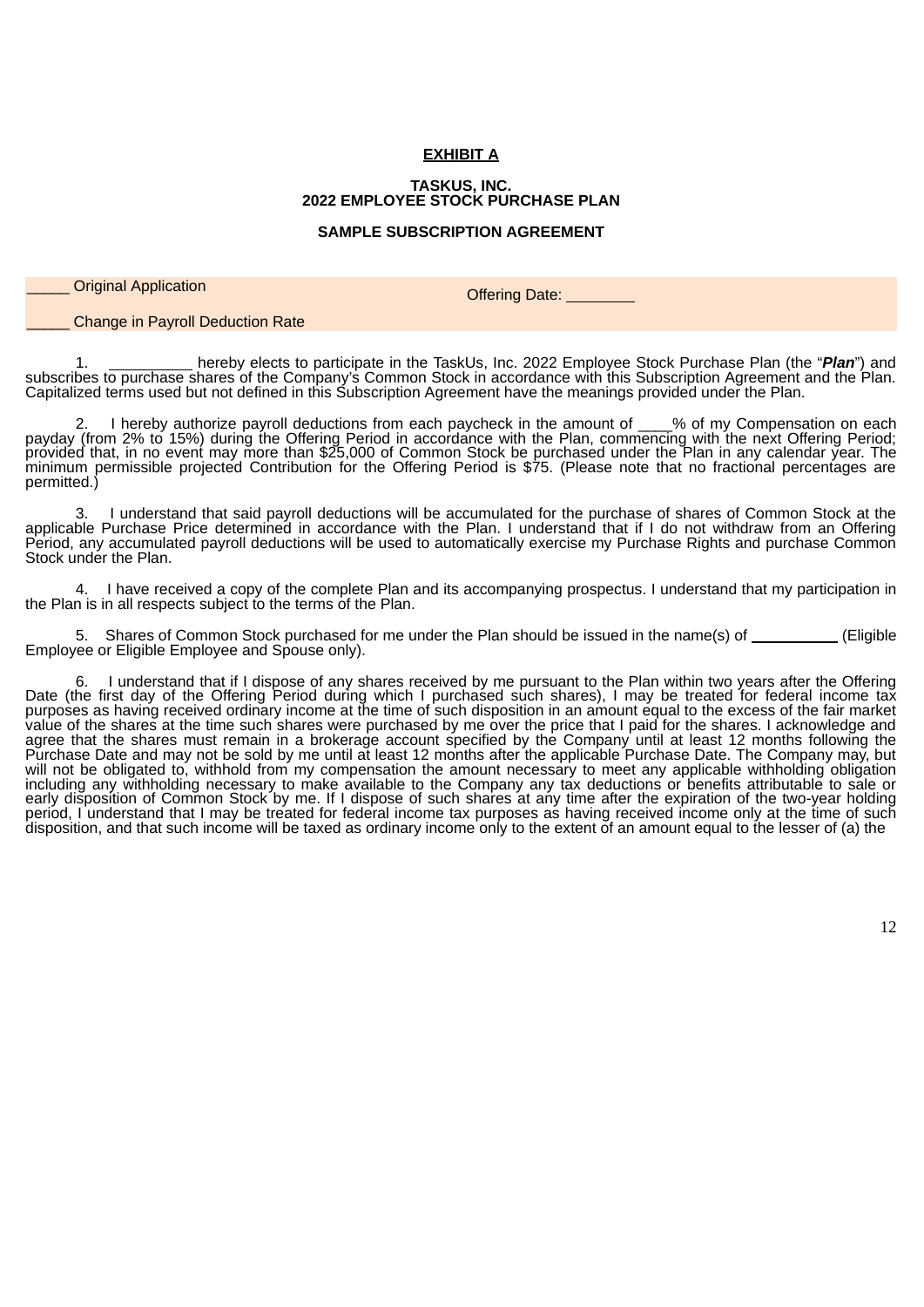excess of the fair market value of the shares at the time of such disposition over the Purchase Price which I paid for the shares, or (b) 15% of the fair market value of the shares on the first day of the Offering Period. The remainder of the gain, if any, recognized on such disposition will be taxed as capital gain.

7. I hereby agree to be bound by the terms of the Plan. The effectiveness of this Subscription Agreement is dependent upon my eligibility to participate in the Plan. Employee's Social Security #: Employee's Address:

I UNDERSTAND THAT THIS SUBSCRIPTION AGREEMENT WILL REMAIN IN EFFECT THROUGHOUT SUCCESSIVE OFFERING PERIODS UNLESS TERMINATED BY ME.

Date:\_\_\_\_\_\_\_\_\_\_

**Signature** 

13